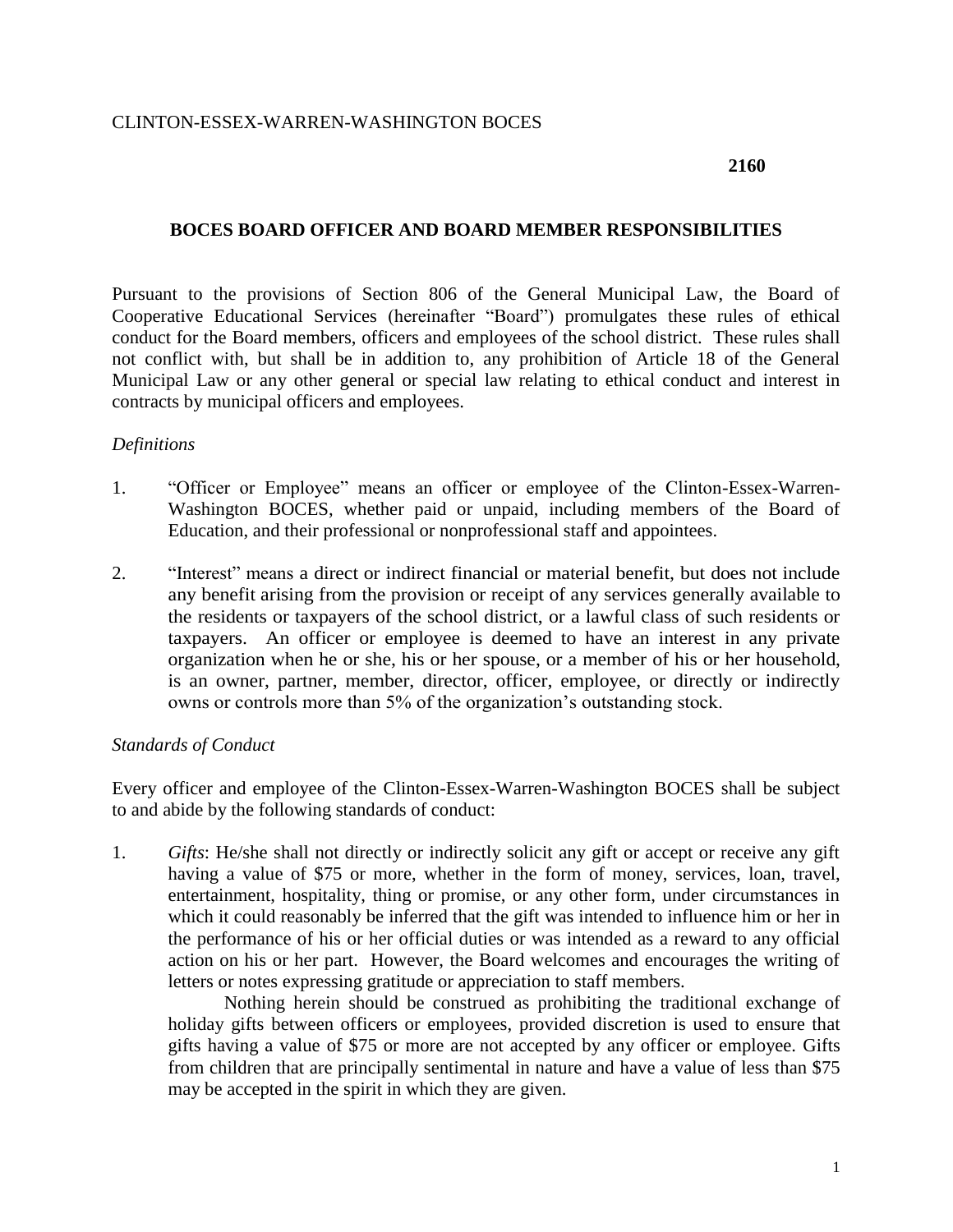2. *Confidential Information*: He/she shall not disclose confidential information acquired by him or her in the course of his or her official duties or use such information to further his or her personal interest. In addition, he/she shall not disclose information regarding any matters discussed in an executive session of the Board whether such information is deemed confidential or not.

# 3. *Disclosure of Interest*:

(a) Whenever a matter requiring the exercise of discretion comes before him or her, either individually or as a member of the Board, and disposition of the matter could result in a direct or indirect financial or material benefit to himself or herself, a relative, or any private organization in which he or she is deemed to have an interest, the officer or employee shall disclose in writing the nature of the interest.

(b) The disclosure shall be made when the matter requiring disclosure first comes before the officer or employee, or when the officer or employee first acquires knowledge of the interest requiring disclosure, whichever is earlier.

(c) The disclosure shall be filed with the person's supervisor or, if the person does not have a supervisor, the disclosure shall be filed with the Board. Any disclosure made to the Board shall be made publicly at a meeting of the Board and must be included in the minutes of the meeting.

- 4. *Investments in Conflict With Official Duties*: He/she shall not invest or hold an investment directly in any financial, business, commercial or other private transaction that creates a conflict or would otherwise impair the person's independence of judgment in the exercise or performance of his or her official duties.
- 5. *Private Employment*: He/she shall not engage in, solicit, negotiate for or promise to accept private interests when that employment or service creates a conflict with or impairs the proper discharge of his or her official duties.
- 6. *Future Employment:* An officer or employee shall not, after the termination of service or employment with the school district or Board, appear before the school district or Board or any panel or committee of the Board, in relation to any case, proceeding, or application in which he or she personally participated during the period of his or her service or employment or that was under his or her active consideration. This shall not bar or prevent the timely filing by a present or former officer or employee of any claim, account, demand or suit against the district on his or her own behalf or on behalf of any member of his or her family arising out of any personal injury or property damage or for any lawful benefit authorized or permitted by law.

## *Distribution of Code of Ethics*

The District Superintendent shall cause a copy of the Board's Code of Ethics and this accompanying regulation to be distributed to every officer and employee of the school district.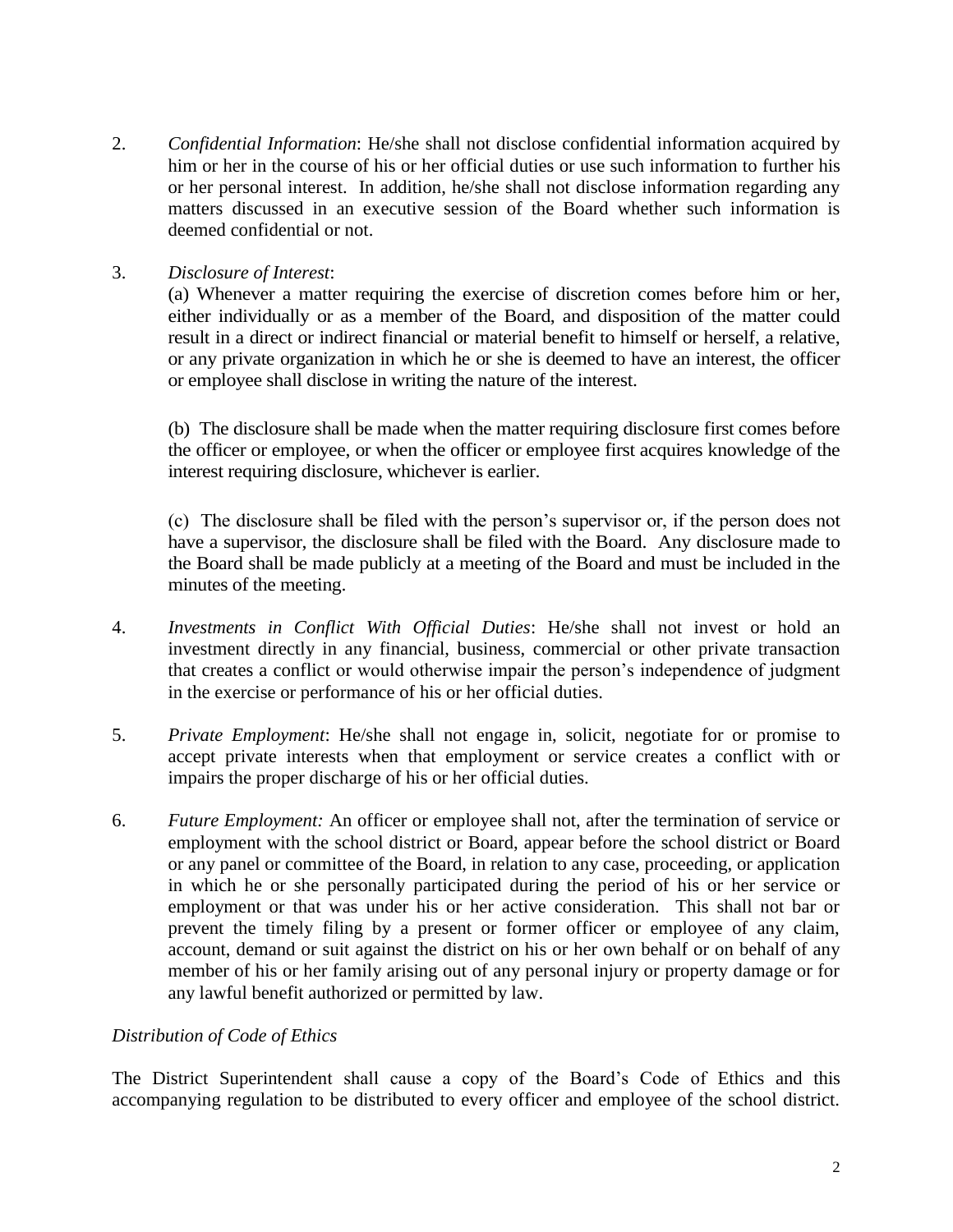Each officer and employee elected or appointed thereafter shall be furnished a copy before entering upon the duties of his or her office or employment. In addition, the District Superintendent shall ensure that a copy of Article 18 of the General Municipal Law shall be kept posted in each public building under the district's jurisdiction in a place conspicuous to the district's officers and employees.

# *Penalties*

In addition to any penalty contained in any other provision of law, any person who shall knowingly and intentionally violate any of the provisions of the Board's Code of Ethics and its accompanying regulation may be fined, suspended or removed from office or employment, as the case may be, in the manner provided by law.

Adopted May 14, 2014